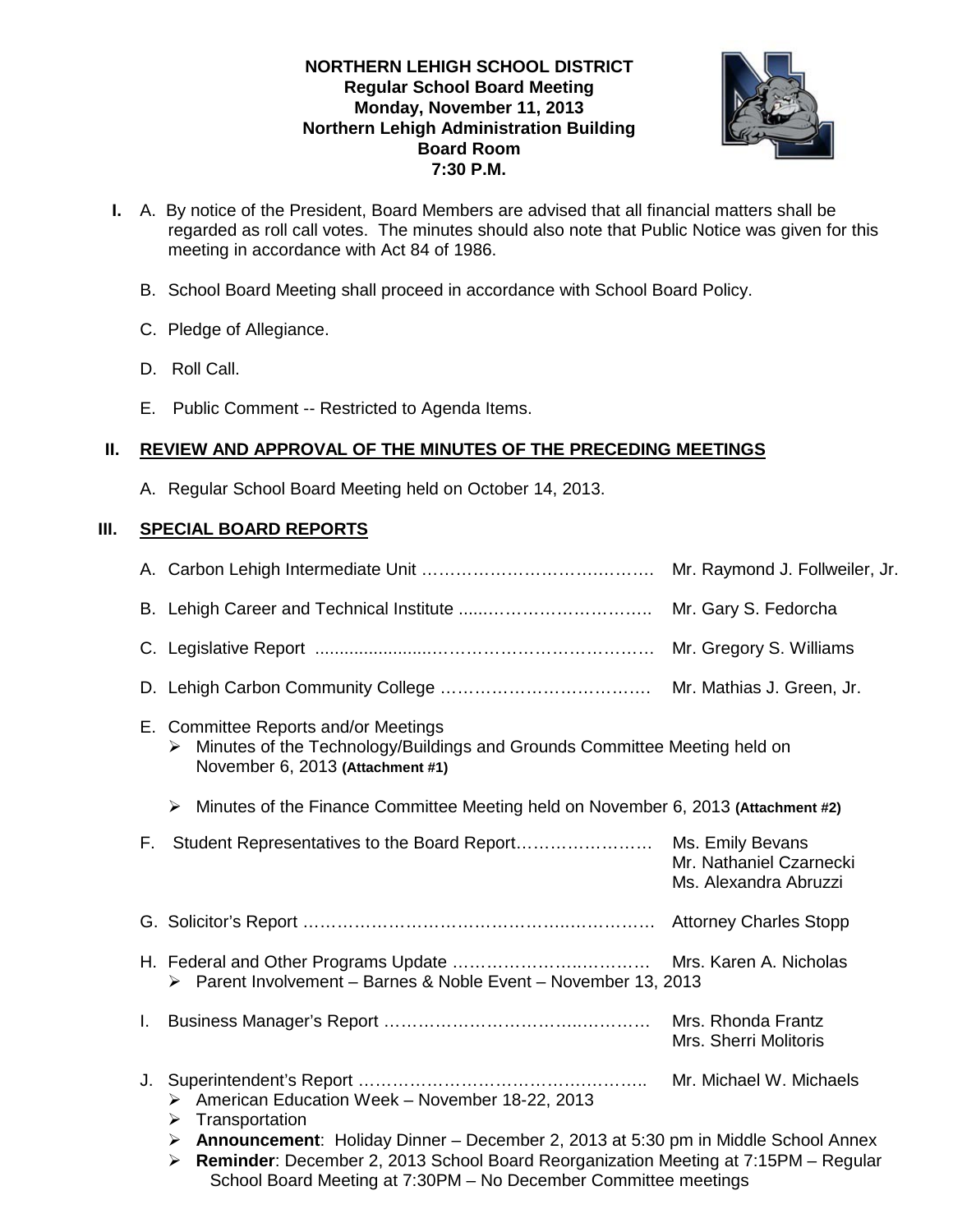### **IV. PERSONNEL**

#### A. Family Medical Leave

Approve the request of employee #4700 to take a twelve week Family Medical Leave beginning on October 28, 2013 for his own health reasons. Employee will be using accumulated sick days in conjunction with the family medical leave. Employee plans to return to his current position upon release from his attending physician.

### B. Interpreter Services

Approve Diana Beltran to act as a Spanish Interpreter on an as needed basis for the district. Ms. Beltran will receive \$30 per hour for this service and will receive a minimum of one hour of compensation per session.

#### C. Co-Curricular Appointments 2013-2014

| Julie Wagaman*                                        | <b>Assistant Softball Coach</b> | \$2,990.49 |
|-------------------------------------------------------|---------------------------------|------------|
| *Pending Verification of Missing Personnel File Items |                                 |            |

D. Co-Curricular Volunteers 2013-2014 Nick Hosford\* Assistant Wrestling Coach **\* Pending Verification of Missing Personnel File Items**

#### E. Substitute - Instructional

Approve the following substitute teachers for the 2013-2014 school year at the 2013-2014 substitute teacher rates as approved on the Supplementary Personnel Salary Schedule:

Annette Benedetto\* – CLIU Guest Teacher Jo Lynn Gazo\* – CLIU Guest Teacher Ines Heuser\* – CLIU Guest Teacher Seth McLaughlin\* – CLIU Guest Teacher Roobhenn Smith\* – CLIU Guest Teacher Patricia Sottolano\*– CLIU Guest Teacher Randy Utsch\*– CLIU Guest Teacher **\*Pending Verification of Missing Personnel File Items**

# **V. CONFERENCES**

- A. Allison Chruscial Pennsylvania School Counselors Association 58<sup>th</sup> Annual Conference School Counselors: Collaborating for Student Success – December 5-7, 2013 – Lancaster Host Resort and Conference Center, Lancaster, PA – Registration: \$335.00, Lodging: \$126.54 – Total Approximate Cost: \$461.54 – Funding: High School Guidance Budget **(Attachment #3)**
- B. Sheila Lanshe Pennsylvania School Counselors Association 58<sup>th</sup> Annual Conference School Counselors: Collaborating for Student Success – December 5-7, 2013 – Lancaster Host Resort and Conference Center, Lancaster, PA – Registration: \$335.00, Lodging: \$126.54, Travel: \$48.00– Total Approximate Cost: \$509.54 – Funding: High School Guidance Budget **(Attachment #4)**
- C. Karen Nicholas 2013 SAS Institute: Resources for Improving School Effectiveness December 8-10, 2013 – Hershey Lodge, Hershey, PA – Registration: \$100.00, Lodging: \$277.50, Meals: \$25.00, Travel: \$79.10 – Total Approximate Cost: \$481.60 – Funding: Curriculum and Instruction Budget **(Attachment #5)**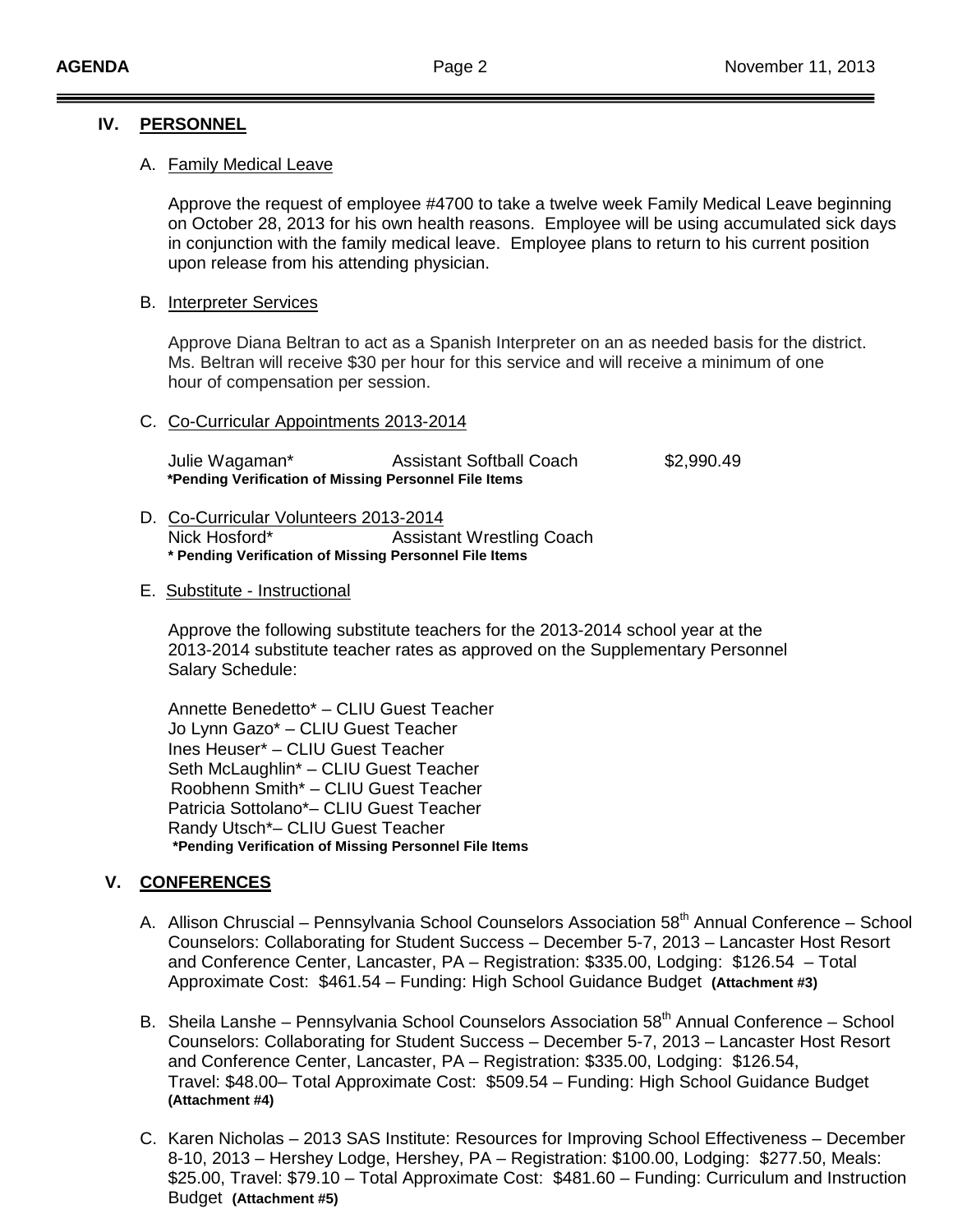# **VI. POLICY**

### Non-Resident Students

Approve the request of the parents of a fifth grade student and a seventh grade student who are moving into Slatington Borough, to allow their students to enroll in the Northern Lehigh School District in accordance with school board policy #202.

# **VII. CURRICULUM AND INSTRUCTION**

### **VIII. OLD BUSINESS**

### **IX. NEW BUSINESS**

#### A. Early Retirement Incentive Plan for 2013-2014

Approve to adopt an Early Retirement Incentive Plan, for all eligible professional employees, on a voluntary basis, for the 2013-2014 school year.

## **X. FINANCIAL**

- A. Approve the Following Financial Reports:
	- 1. General Fund June, July, August, September, and October
	- 2. NLMS Student Activities Account months of August and September
	- 3. NLHS Student Activities and Scholarship Account months of August and September
- B. Approve the Following List of Bills:
	- 1. General Fund month of October & November 2013
	- 2. Food Service month of October 2013
	- 3. Refreshment Stand month of October 2013
- C. Approve abatement/exoneration requests of per capita taxes, for the residents that fall within the guidelines, as presented. **(Attachment #6)**
- D. RESOLVED, the Board of Education approves the addendum to the agreement with Portnoff Law Associates, Ltd. to be the delinquent real estate tax collector for the 2013 tax year. **(Attachment #7)**
- E. Approve the resolution directing Northampton County Tax Claim Bureau not to collect delinquent taxes on behalf of Northern Lehigh School District as presented. **(Attachment #8)**
- F. Approve the resolution directing Lehigh County Tax Claim Bureau not to collect delinquent taxes on behalf of Northern Lehigh School District as presented. **(Attachment #9)**
- G. Approve the 2013-2014 Northern Lehigh District Salary Schedule as presented. **(Distributed to Board and Administration only)**

## **XI. LEGAL**

.

## **XII. CORRESPONDENCE**